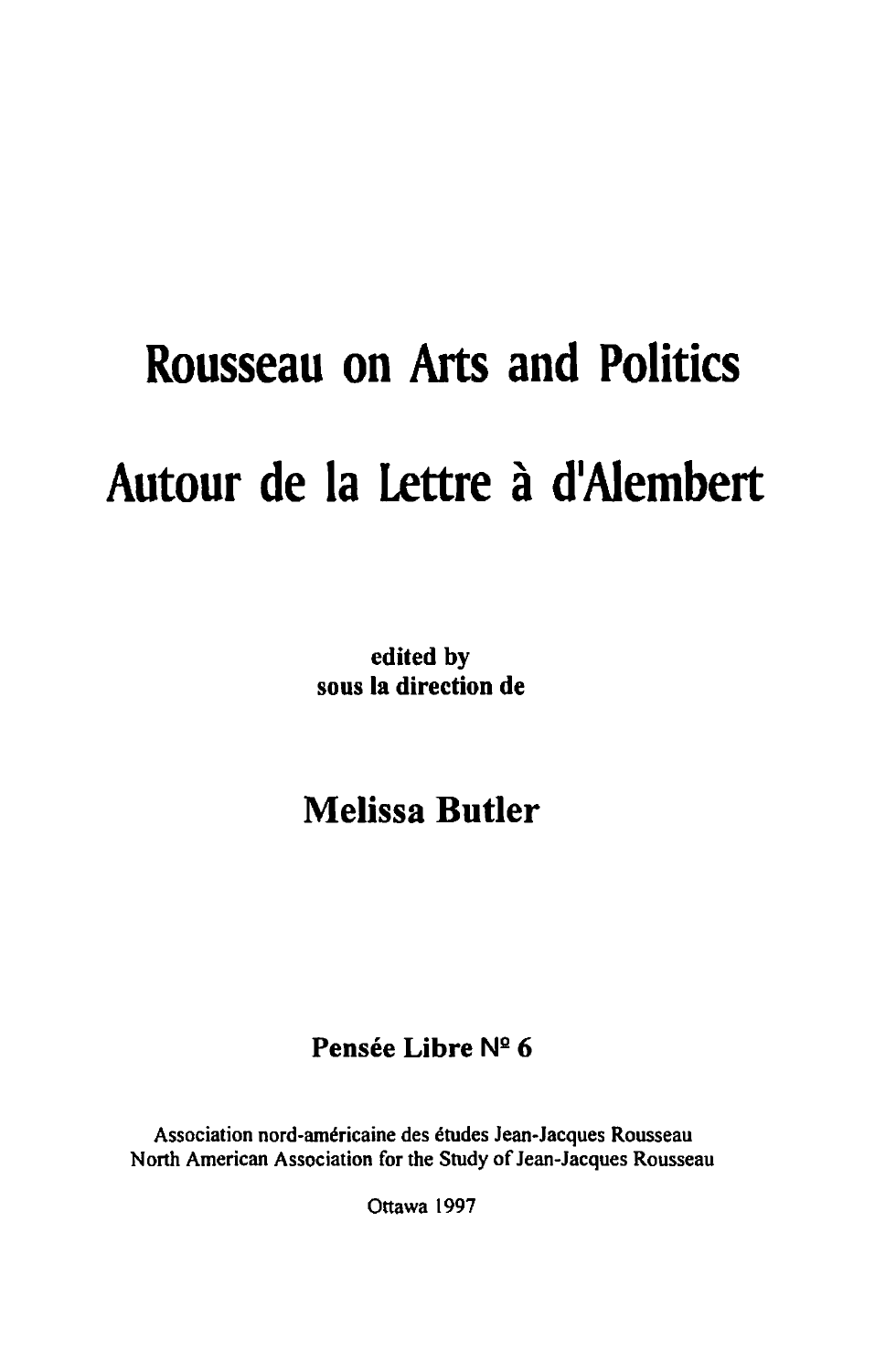## Rousseau and Le Franc de Pompignan on Reforming the Theater

One way to approach the *Lettre a d'Alembert* might be to look for Rousseau's own original contribution to an on-going examination of the morality of the theater in France, to see what arguments he mounts against the establishment of a theater in Geneva, and to compare and contrast his published ideas with those of a contemporary. It would be useful to such an undertaking that the partisan of the theater be himself a man known for his strong religious views and for his published works on religion and morality. And it would be ideal if such an 'antagonist' were also-like Rousseau himself-an author whose theatrical accomplishments include successful runs of plays and operas. We propose here that at least one such antagonist (if that is the word to use for people who did not refer to each other and who never debated these issues in public) did exist.

Jean-Jacques Le Franc de Pompignan won. so to speak, the triple crown in the mid-I 730s, with performances of a tragedy. *Didon,* at the Théâtre Français in 1734, of a comedy, Les *Adieux de Mars*, at the Theatre Italien in 1735, and of a ballet herorque. *Le Triomphe de I'Harmonie*, at the Opéra in 1737. All of these productions met with success. the opera having performances in the provinces as well as in Paris, over 40 in Lyon alone. Le Franc also published the first edition of his *Poésies sacrées* in 1751; the collection, dedicated to the king, was well received by the critics and by the public at large, with four editions by 1755, and with a much expanded edition in quarto, with plates by Cochin fils and woodcuts by Papillon, published in 1763 and incorporated in the poet's *Oeuvres complètes* in 1784.<sup>1</sup> When Le Franc first published his Lettre à M. [Louis] Racine, Sur le Théâtre en général, &

<sup>&#</sup>x27;For a discussion of these works, see Theodore E. D. Braun. *Un ennemi de Voltaire:* Le *Franc de Pompignan,* (paris: Lettres Modemes Minard, 1972). especially 71-102 and 127-143. See also GuiIIaume Robichez, *J.-J. LeJranc de Pompignan: Un Humaniste chretien au siecie des lumieres,* (Paris: Sedes, 1987).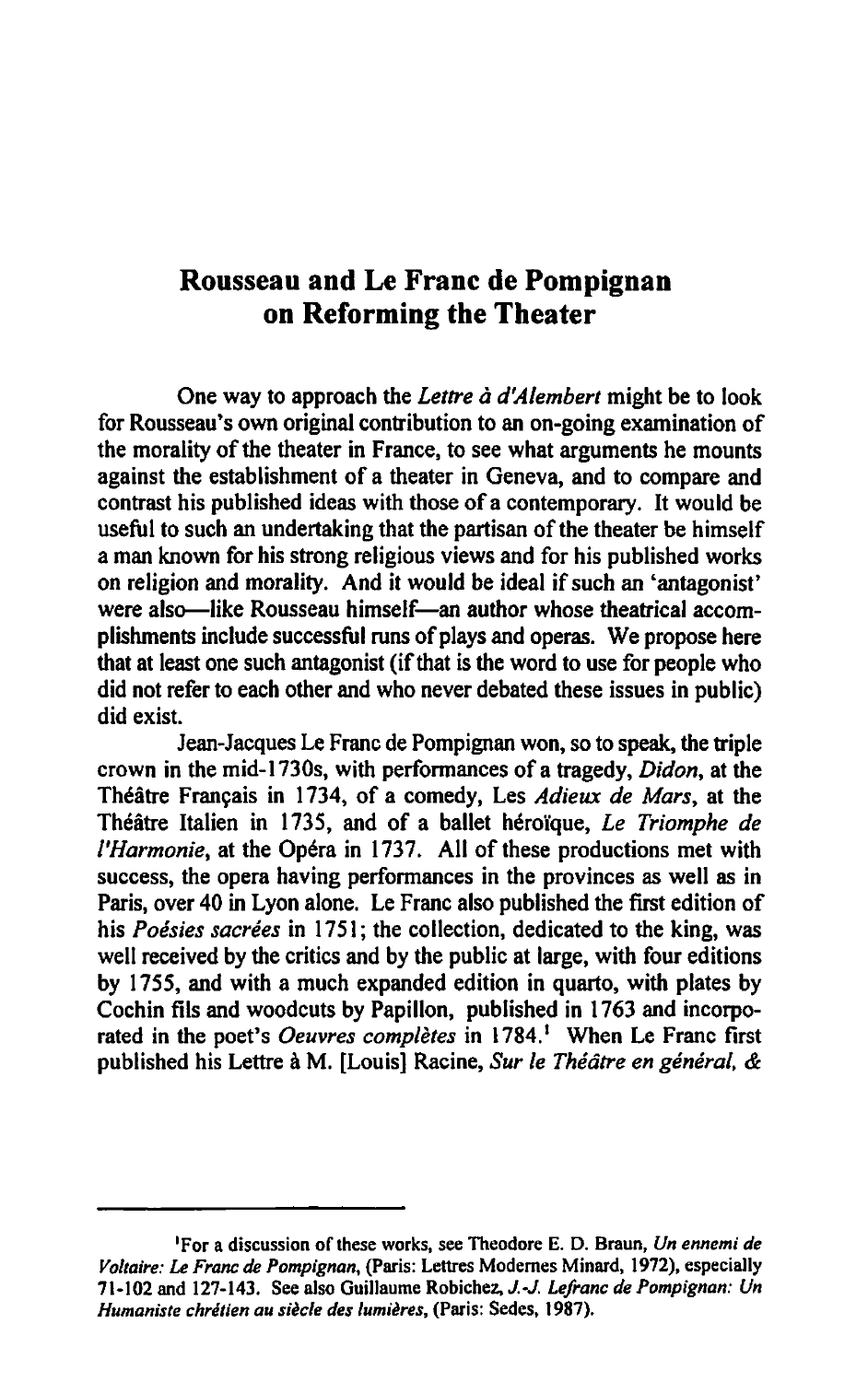*sur les Tragédies de son Père en particulier*<sup>2</sup> in 1752, he was not only a successful playwright and religious poet but also the Premier President of the Cour des Aides in Montauban. His credentials as a religious man include, in addition to *Poésies sacrées*, the fact that he was the elder brother of Jean-George Le Franc de Pompignan, the Bishop of Le Puy en Velay who was soon to be named Archbishop of Vienne. A grave magistrate and a serious author whose Catholicism leaned towards Jansenism, Le Franc had ideas on the reform of the theater which contrast sharply with Rousseau's.

What were Rousseau's original contributions to the debate on the morality of the theater? In a word, none, or at least none on the question narrowly defined.<sup>3</sup> All the arguments he marshals concerning the immorality of the actors and especially of actresses, the immorality of acting itself as a form of prostitution, the immorality of virtually all the plays in the Paris repertoire, the deleterious effects of theatrical representations on the impressionable youth in the audience, the dangers of portraying emotions and especially love as a means of leading the audience to a higher morality, the condemnation of the theater by church officials, the moral danger of having men and women share both the stage and the rest of the theater without proper supervision—these and similar arguments had all been stated before, from Plato onwards to the eighteenth century, and often with more heat than Rousseau's arguments could generate. Similarly, his refutations of counter-arguments that proponents of the theater might offer had already been answered in print with devastating effectiveness within relatively recent years.<sup>4</sup>

Some 60 years before the article 'Genève' appeared, a sharp and bitter dispute had erupted in which Bossuet took to task a young Italian

<sup>2</sup>Jean-Jacques Le Franc de Pompignan, *Lettre a* M. *Racine. Sur Ie Theatre en*  general, & sur les Tragedies de son Père en particulier, first published in Louis Racine, *Remarques sur les tragedies de Jean Racine. suivies d'un traile sur la poesie dramatique,* (Paris 1752), vol. 2, and separately in Paris in 1755 and 1773. We use the 1713 edition, the last published during the author's lifetime.

<sup>&</sup>lt;sup>3</sup>See Francis S. Heck and Maria A. Rebbert, 'Rousseau's *Lettre à d'Alembert*: Bossuet Revisited,' *Lamar Journal o/the Humanities,* 14 (Spring-Fall 1988), 85-99. Heck and Rebbert demonstrate, by means of countless examples of direct borrowings from Bossuet and others, Rousseau's very real debt to his sources and his lack of originality in the area of the argument over the morality of the theater.

<sup>&</sup>lt;sup>4</sup>Some critics might find in Rousseau's secularized arguments against the theater an original insight; but in fact, as I will demonstrate, this had been done by the abbe Terrasson as early as 1715 and by Le Franc de Pompignan as recently as 1752.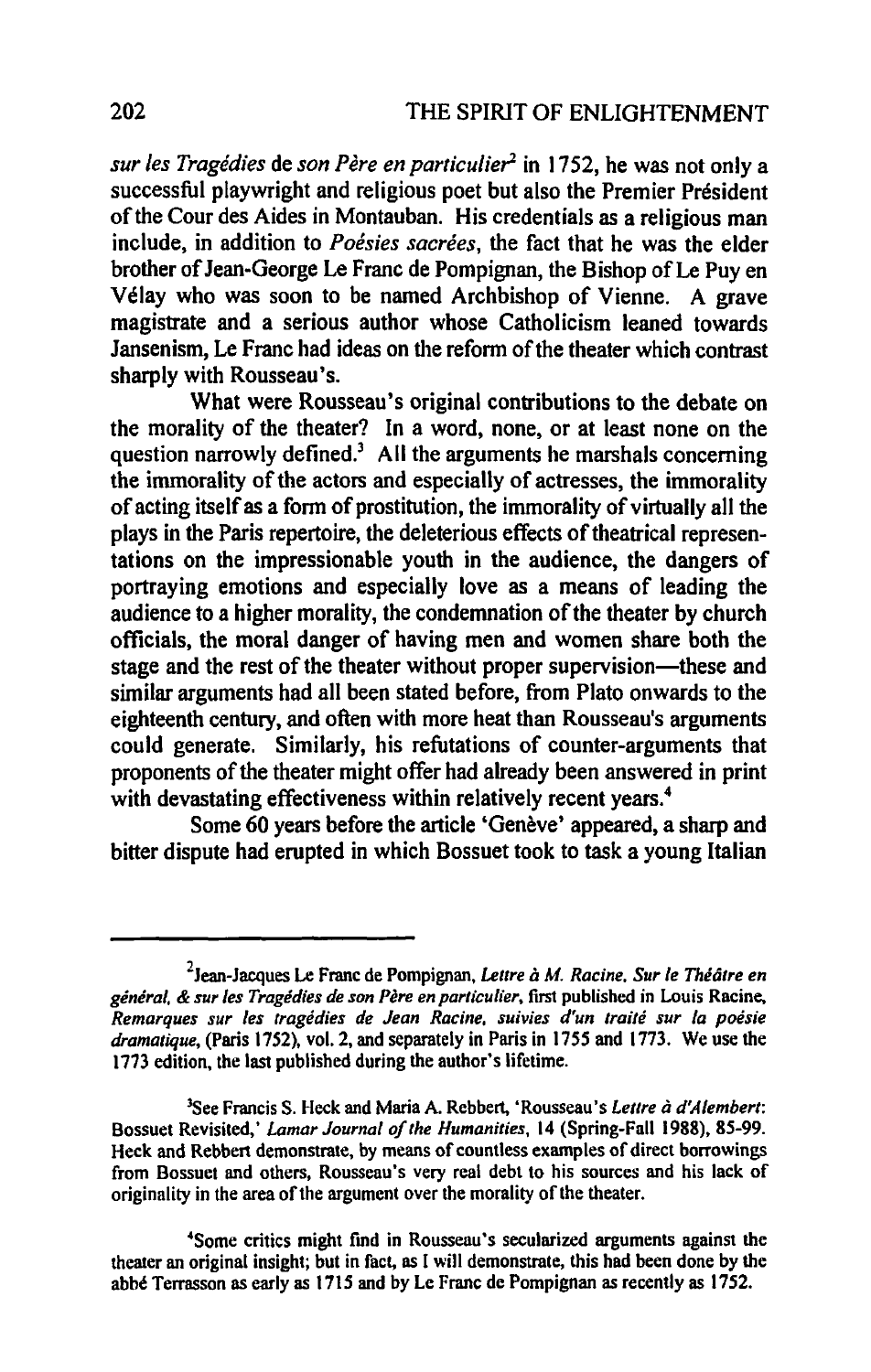priest then working in Paris, Francesco Caffaro.<sup>5</sup> Edme Boursault had published as a kind of preface to his *Oeuvres* in 1694 a long *Lettre d 'un théologien illustre par sa qualité et par son mérite, consulté par l'auteur* pour savoir si la comédie peut être permise ou doit absolument être *dejendue.6* Caffaro pointed out that the Church had never been unanimous in condemning the theater, the Fathers of the Church having fulminated against it and the scholastic philosophers having defended it; St. Thomas Aquinas considered that the Church Fathers had attacked only abuses and excesses, Tertullian had considered the theater to be morally indifferent in itself. while certain great saints (Cyprian, Albertus Magnus, Antoninus) considered dramatic spectacles as good and permitted when accompanied by appropriate precautions. According to Caffaro, plays were moral tales capable of inspiring people to love virtue and detest vice; if in the theater, they excited passions, it was accidentally. Furthermore, he believed that the actors, provided that they led moral lives and did not put on indecent plays, should not be thought of as practicing a profession immoral in itself. Caffaro's enthusiastic support of the theater might seem fairly tame to us, but the Church took it seriously.

Bossuet responded immediately and powerfully, effectively crushing poor Father Caffaro, first in his *Letlre au pere Caffaro. theatin*  and then in his *Maximes et reflexions sur la comedie* (both texts were written and published in Paris in 1694). Bossuet denied every aspect of Caffaro's defense of the theater. Modem plays were not moral; the actors and actresses did not lead decent lives and did deserve the anathema of the Church; the goal of the theater being to excite passions it is always a moral danger to attend plays, even if love in a play leads to marriage it always depicts physical love-concupiscence-and is therefore dangerous to youth; and furthermore it is sinful even to laugh. He does seem to open the door slightly at the end of his *Maximes* when he advises those who would reform the theater to consider that 'Ie charme des sens est un mauvais introducteur des sentiments vertueux.' 7

*S* For documentation on this conflict, see Theodore E. D. Braun. 'LeFranc de Pompignan et la moralité du théâtre,' *Studies on Voltaire and the eighteenth century*, vol. 76 (1970), IIS-138; and Francis S. Heck and Maria A. Rebbert, 'Rousseau's *I.eIITe a d'Alembert:*  Bossuet Revisited,' *Lamar Journal of the Humanities,* 14 (Spring-Fall, 1988), *8S-99.* 

<sup>&</sup>lt;sup>6</sup>Edme Boursault, *Oeuvres*, (Paris, 1694); Caffaro's letter and the two responses of Jacques-Bénigne Bossuet to this letter are reprinted in Ch. Urbain and E. Levesque, *L 'Eglise et Ie thidtre,* (Paris, 1930). from which our quotations are drawn.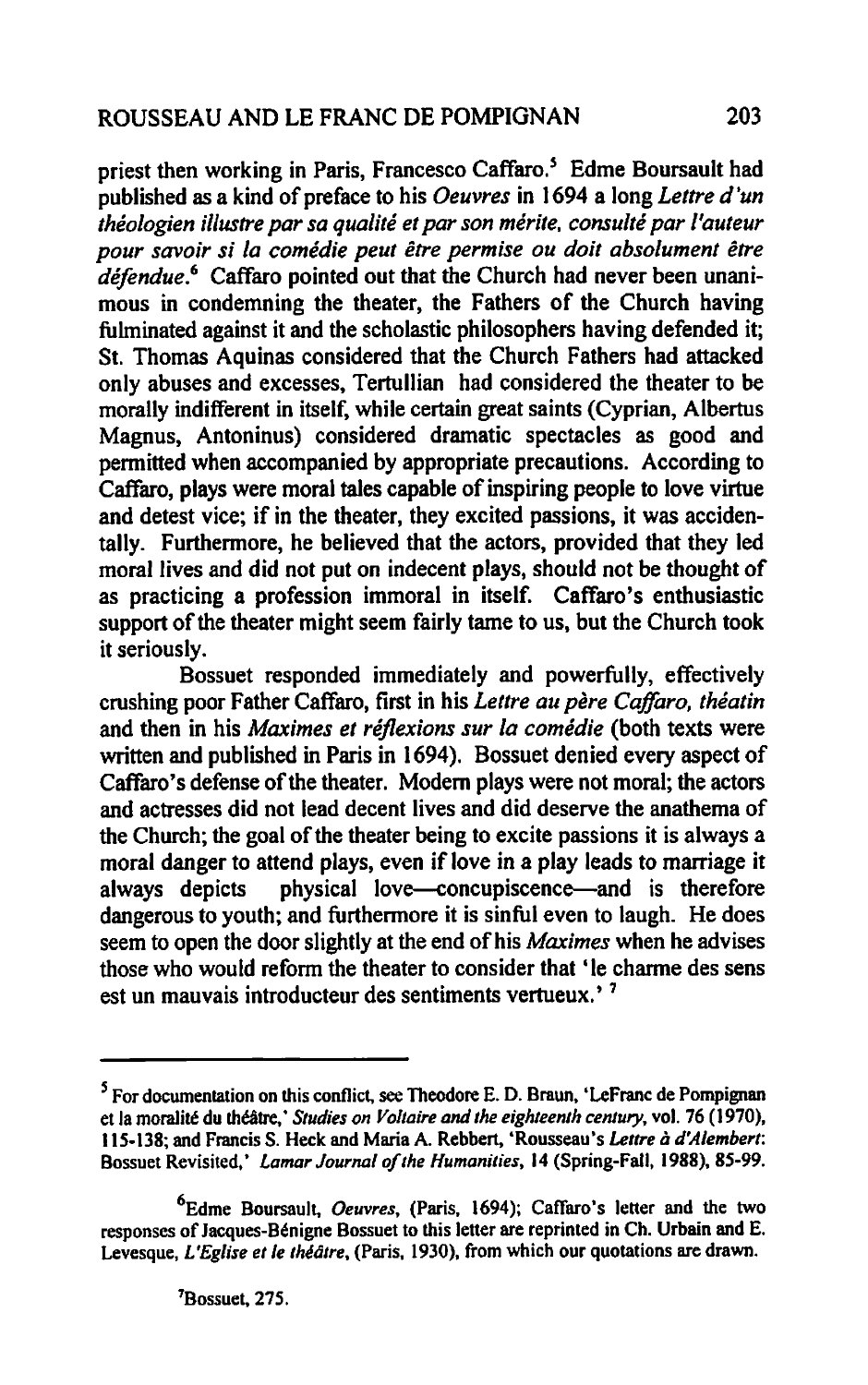That same year, the archbishop of Paris, François de Harlay de Chanvallon, ordered Father Pierre Lebrun to preach against the ideas of Caffaro in particular and against the dangers of the theater in general.<sup>8</sup> If anything, Lebrun's attacks were even harsher than Bossuet's. He called the theater 'l'ecole de I'impurete, la nourriture des passions, l'assemblage des ruses du démon pour les réveiller,' and stated that in tolerating spectators while excommunicating actors, the Church was exercising 'sa prudence & sa charité.'<sup>9</sup>

Caffaro was devastated, and on the surface it would appear that the issue was settled once and for all. Yet eighteenth-century writers fought back throughout the first half of the century with overt and covert responses to the rigorous attacks of Bossuet, Lebrun, and their allies. In 1706 Chavigni de Saint-Martin published, in Brussels, *Le Triomphe de La comedie ou response a La critique des preLats de France.* Then a number of priests defended the theater: abbe Jean Terrasson, in his *Dissertation critique sur ['Jliade d'Homere* makes an interesting distinction between Christian and civil morality (we might say, between sin and crime), and considers the theater to be useful in that it keeps young people from committing crimes that might affect the government or society;<sup>10</sup> abbé Jean-Baptiste Dubos, while warning against abuses, expresses his belief in the moralizing quality of the theater; $<sup>11</sup>$  abbe</sup> Charles Irénée Castel de Saint-Pierre proposes in the official journal the *Mercure de France* practical reforms of the stage including censorship and the creation of positions of premier tragedien and premier comédien;<sup>12</sup> père Charles Porée, Voltaire's and Le Franc's teacher, believes that the theater is at least capable of reforming manners and

'GAbbe Jean Terrasson, *Dissertation critique sur I'lliade d'Homere,* (Paris, 1715).

I1Abbe Jean-Baptiste Dubos, *Reflexions critiques sur /a poesie et sur /a peinture,* (Paris, 1719).

<sup>12</sup>Abbé Charles Irénée Castel de Saint-Pierre, in *Mercure de France* (April, 1726), 715-731.

<sup>&</sup>lt;sup>8</sup> Lebrun published the two sermons he preached at the Séminaire de Saint-Magloire as *Discours sur /a Comedie,* along with a third sermon condemning plays drawn from the Bible, in 1695 (we use the expanded second edition. Paris. 1731).

<sup>9</sup>Lebrun, xlvi.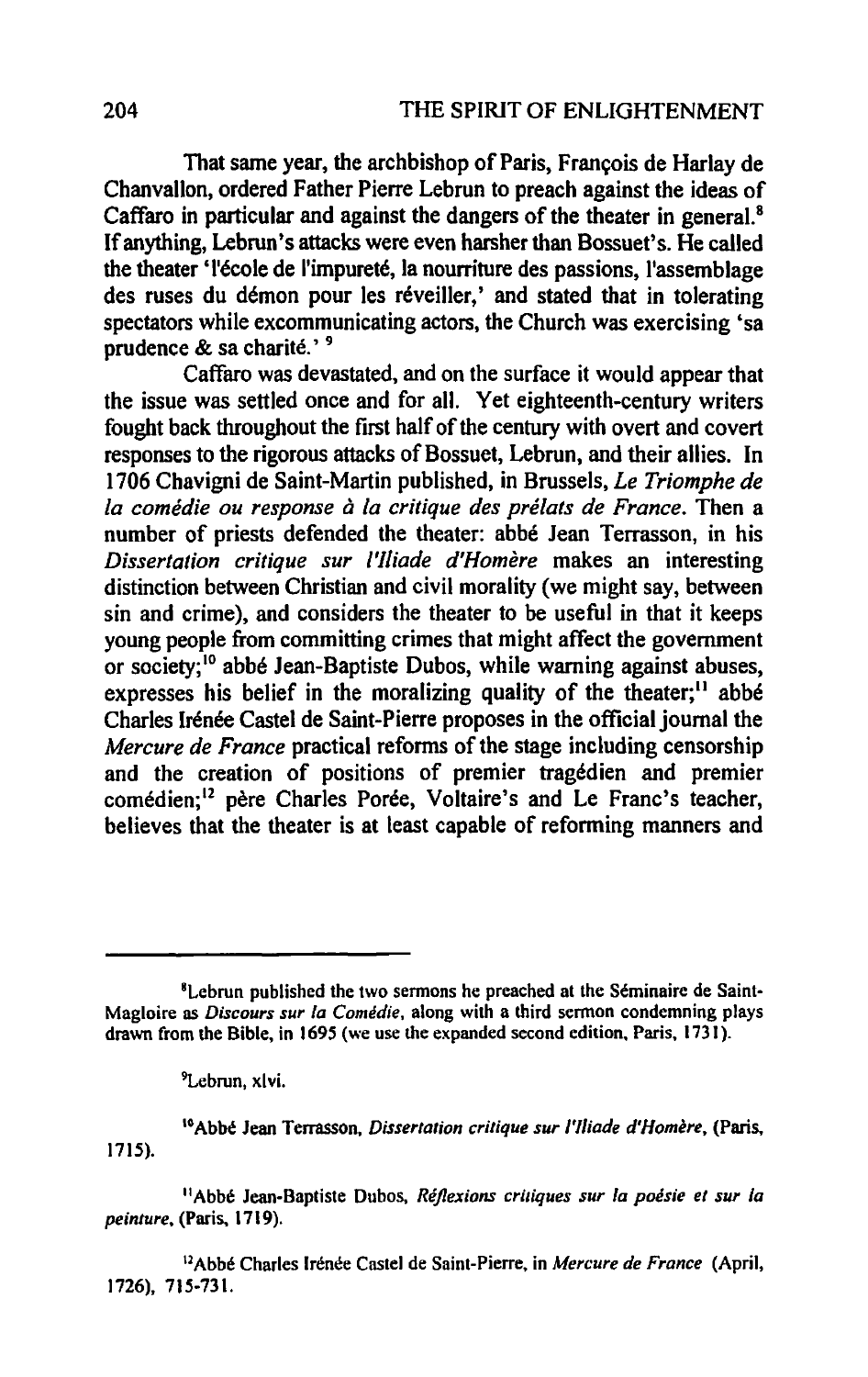bringing about a love of virtue.<sup>13</sup> To the writings of these priests and others like them we should add prefaces and plays written by practitioners themselves, such as Philippe Nericault Destouches, Pierre-Claude Nivelle de La Chaussee, Voltaire, Felicite Ducrest de Saint-Aubin de Genlis, and Diderot. And let us not forget the *Observations sur fa Comedie* that abbe Antoine Yart published in the Mercure de France in March 1743: Yart goes at least as far in his enthusiasm as Caffaro had gone a half-century earlier.<sup>14</sup> The same year of 1743, however, saw a book published by Luigi Riccoboni, a retired actor of the Comedie ltalienne, *De fa reformation du thealre;* knowing that suppression of the theater would not be feasible, he proposed a series of reforms touching on the actors themselves (severely regulating conduct, even requiring a *certificat de bonne conduite),* on the plays they put on (requiring that older works be expurgated and that a system of four levels of censors for new plays be established), and even including the days plays can be performed in accordance with the Church calendar.<sup>15</sup>

Now it is highly unlikely that Le Franc de Pompignan, given his scholarly nature, was ignorant of any of these writings when he undertook his *Letlre* a *Louis Racine* in 1751. Nor is it unlikely that d'Alembert, even if he did not read all the texts involved, had read most of them or was at least aware of them; or that Voltaire, who urged d' Alembert to include the proposal for establishing a theater in Geneva in his *Encyclopedie* article, had not read all these documents through Yart's article and Riccoboni's book. It seems just as unlikely that for Rousseau the *querelle du théâtre* was an unknown quantity. On the contrary, this was part of their literary and cultural heritage, and what they were to say would be largely repetitious.

I do not mean to propose that Rousseau and Le Franc brought nothing at all fresh to the argument. For Rousseau, there is no question of reform of the theater or of improving the morals of the actors. The purpose of his book is to prove (ostensibly to d' Alembert) that the theater is by its nature sinful, and that it should not be established in Geneva. But even if Rousseau's arguments against the theater had been made before in the not too distant past and refuted virtually up to the time of his book-length letter to d' Alembert; even though he chose to ignore or

<sup>15</sup> Luigi Riccoboni, *De la réformation du théâtre*, (Paris, 1743).

<sup>&</sup>lt;sup>13</sup>Père Charles Porée, *Discours sur les spectacles*, written in Latin, trans. père Pierre Brumoy. (Paris. 1733).

<sup>14</sup>Abbe Antoine Yart, 'Observations sur la Comedic,' *Mercure de France*  (March, 1743), 442-449.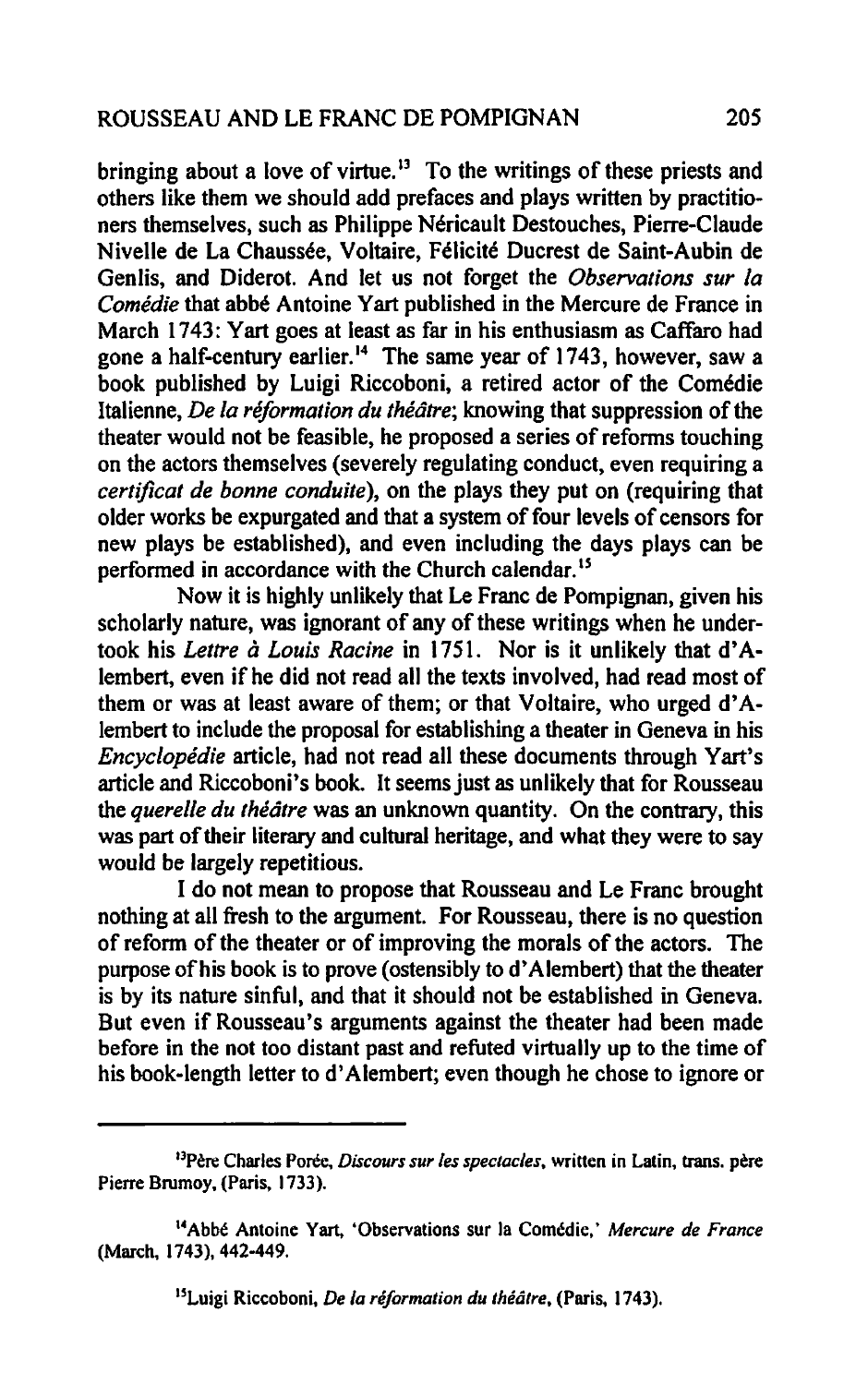to answer only vaguely the counter-arguments of the proponents of the theater; even though, in his typically either/or, binary way of thinking, he could see in Geneva either theatrical performances or athletic and military exercises, augmented by an annual dance, either social clubs or circles or a theater (but never an inclusive both/and possibility); and even though his Paris/Geneva opposition was merely an extension of the millennial city/country opposition, with all the evil in the city and all the virtue in the country; despite all that, he did bring to the argument at least one element that was new, perhaps even persuasive. I mean his economic argument that Geneva, a small town with a population of just 24,000, could not afford and could not support a full-time, first-rate theatrical troupe.

One might argue that his polemics are one-sided in that they see only a drain on resources and not a potential source of increasing revenues; that they are but an extension of the argument concerning commerce, industry, and luxury; and that they illustrate the extent to which Rousseau, far from being a revolutionary thinker, shows himself here to be a staunch conservative, wishing to preserve in all its purity a life that he believed (if only in his polemics) once and perhaps even as he wrote truly existed: a patriarchal, paternalistic society based on economic self-sufficiency, with a restricted role for women and a tightly-controlled class system. It seems to me that Rousseau's argument based on the economic consequences of the establishment of a theater in Geneva is at once the most original and the least studied aspect of the *Leltre a d'Alemberl.* <sup>16</sup>

If one accepts Rousseau's premises and polar reasoning, the chain of disasters that he predicts seems indeed inevitable. Poor people, hardly able to provide more than the essentials of life, would feel compelled to buy tickets to the theater. Better-off tradespeople would sacrifice some of their little capital for the big-city feel of this amusement. The wealthy, too, would try to outshine their neighbors and begin a ruinous rivalry in dress, in carriages, in jewelry, and in patronage of the troupe. Indeed, all classes of society would need more suitable, city-style clothing. The small-town amusements of Geneva would disappear: the

<sup>16</sup>As the title of his *book,Rousseau·s Political Imagination: Rule and Representation in the Lettre a d'Alemberl* (Geneva: Droz, 1984), suggests, Patrick Coleman concentrates on the political aspect of Rousseau's *Lettre* rather than on its theatrical or economic side. This overlooking of the economic discussion in Rousseau is the norm, even in introductions to the text. Similarly, Heck and Rebbert, in their article cited above, do not say a word about the economic argument that Rousseau makes,limiting their concluding arguments to a restatement of Rousseau's predilection for the 'salutary powers' of 'external nature' and of outdoor *fetes publiques* (92-93).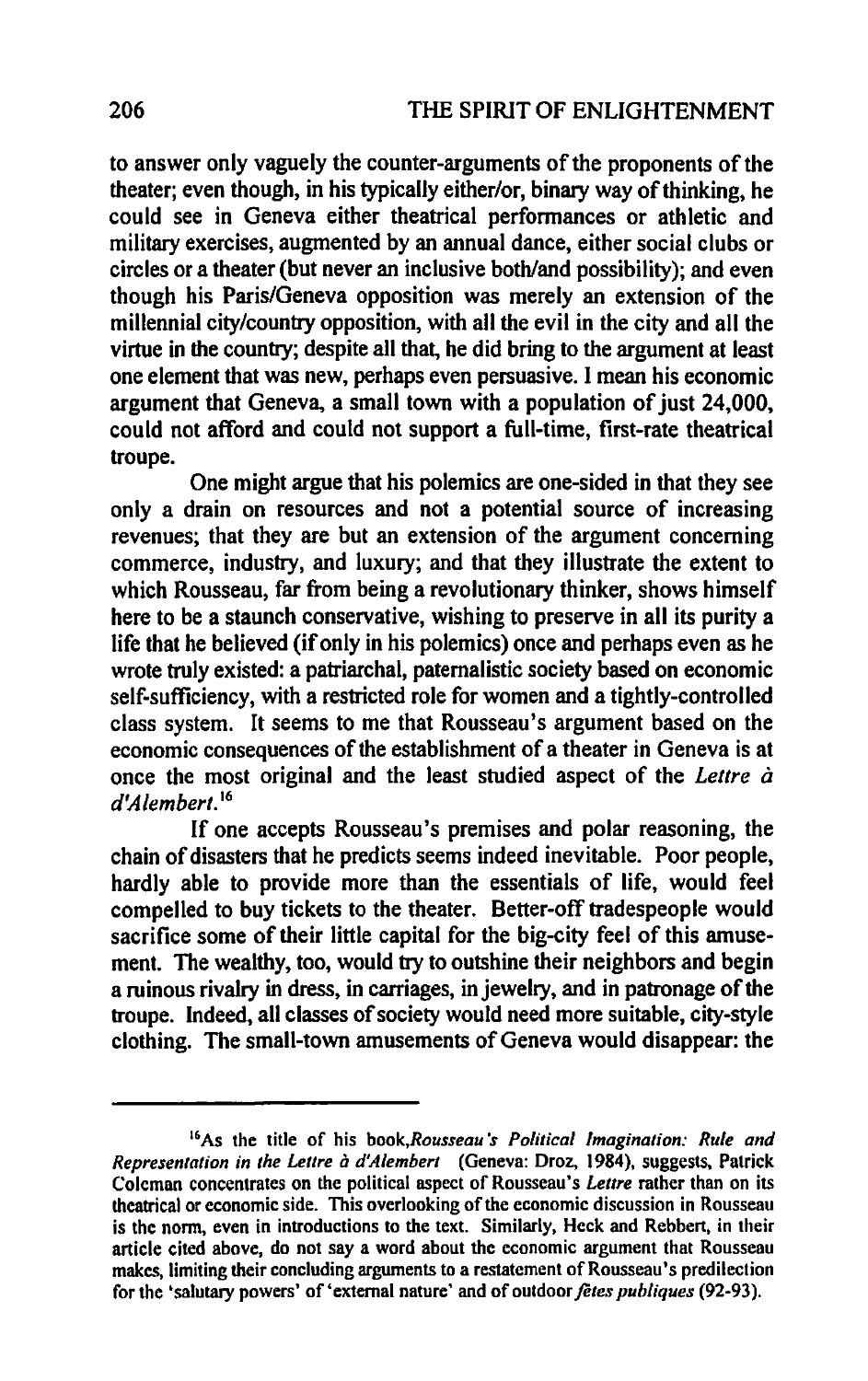women's circles, the men's clubs, the gossip groups. Society would begin to unravel. Women and men would appear together in public places, with potentially disastrous moral consequences. With a small population base, the wealthy would soon want to have the state provide subventions for the theater. Eventually, taxes would be levied to support the arts, the poor would be taxed unfairly, and the economic picture would worsen for them and for the city and its canton. Civic virtue would die, and with it all that makes Geneva unique. This domino-effect scenario would have as its cause the opening of just one pennanent theater company in the city.

How much more compelling this argument is than the tired rhetoric of immorality of the institution of the theater, the actors and actresses, and the plays they perform!

Yet this is precisely where Le Franc places his argument. His task, however, is quite the opposite of Rousseau's: he must convince a devout Jansenist that the theater is morally neutral in itself, that it can be reformed, and that a reformed theater can be a school of virtue. His object, ultimately successful, is to encourage his friend to publish an edition of his father's plays, with commentaries; to do so he must overcome Louis Racine's scruples and persuade him that such a publication will be justified. His rhetoric is manifold. In one part of the letter, Le Franc examines Racine's tragedies and his comedy, pointing out instances where they reach literary perfection while teaching moral virtue or engaging the spectator or reader in the dramatic action by way of the emotions. He makes in this regard an interesting albeit forgotten contribution to the contrast between Comeille and Racine that had been initiated by La Bruyère.

But it is early on in the letter that Le Franc makes his first important point, proposing that the theater of mid-century France, corrupted as it is, is capable of reform. Like other defenders of the stage, he sees the theater as being, at least potentially, a necessary teaching tool. One of his innovations is derived from the only source he cites: Jonathan Swift's *A Project for the Advancement of Religion and the Reformation* of Manners (1708).<sup>17</sup> Why quote Swift instead of one or more of the critics mentioned above? Because Swift is a man 'qui n'est point accuse de traiter trop gravement les choses [et qui est] moins indulgent que nous

I1Jonathan Swift, *A Project for the Advancement of Religion and the Reformation of Manners*, text of the 1719 edition published in London by Benj. Tooke, in Herbert Davis, editor, *The Prose Works of Jonathan Swift,* 14 vols. (Oxford: Basil Blackwell, 1939-1968), 2, 43-63; the reforms of the theatre are discussed on 55-56 and 62.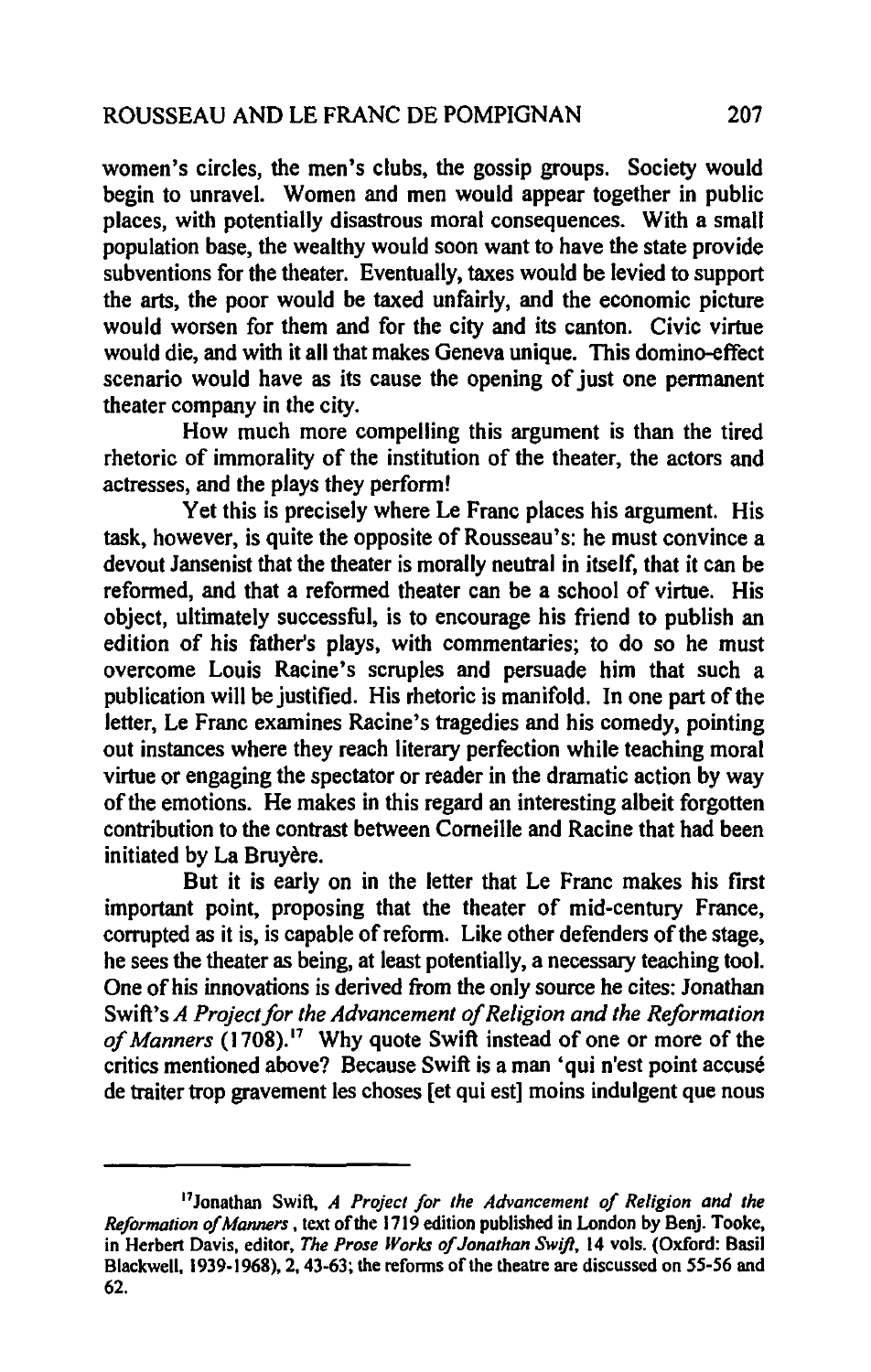sur les abus du Théâtre.<sup>'18</sup> Furthermore, by this citation he puts the quarrel of the stage in a broader, European, context, and extends its arguments beyond the Catholic Church alone, to embrace at least Anglicanism, as Rousseau's arguments had included Calvinism. Swift's reforms, less stringent than Riccoboni's but in execution quite harsh, are the germ ofLe Franc's. They reflect ideas on strict censorship exercised on older as well as modem plays, all of which would have to be expurgated; jokes and jests, even isolated words that might be considered indecent would have to be removed or altered, as would any double entente, anything that could shock modesty.

Le Franc also wants to make sure that the performers live up to the highest standards of public morality, with severe sanctions, including banning them from the stage. Unlike Riccoboni, however, he enlarges on the idea introduced by the abbe Terrasson, that crime and sin must be separated: 'i1 est des fautes secrettes & cachees qui ne sont pas du ressort de la police.'<sup>19</sup> He goes further in pursuing this line of thought: 'il y a bien des degrés entre la sainteté & le crime, entre la perfection Chrétienne & Ie violement total des loix du christianisme. On pennet a la foiblesse humaine des délassemens frivoles, pourvu qu'ils ne soient pas criminels .... Il ne s'agit point, dans la question presente, de projets de récréation pour les Religieux de la Trappe, ou pour des Chartreux, mais des amusemens nécessaires aux gens du monde, qu'on doit tâcher de leur rendre utiles autant qu'on le peut.<sup>20</sup> If the use of Swift as an acknowledged source put the argument in a broader geographic context, this fresh and unexpectedly nuanced perspective puts the argument in a different and surprisingly modem and secular moral context.

Our two Jean-Jacques, Rousseau and Le Franc de Pompignan, arrayed as they are on different sides of this issue in the middle of the century, bring each one something new to the argument. Rousseau's most original contribution is to examine the economic consequences of introducing a full-time theatrical troupe to a small town. Indeed, similarsized cities in France, such as Le Franc's native Montauban, had a theater as a building, but no permanent troupe. This part of Rousseau's argument, while doubtless overstated for polemical purposes, is strong and convincing. This aspect of Rousseau's case should be studied more carefully, I think, than the moral arguments he merely repeats. On the other hand, for Le Franc, the theater is a good and necessary institution

<sup>&</sup>quot;Le Franc, 12-13.

<sup>19</sup>Le Franc, 17.